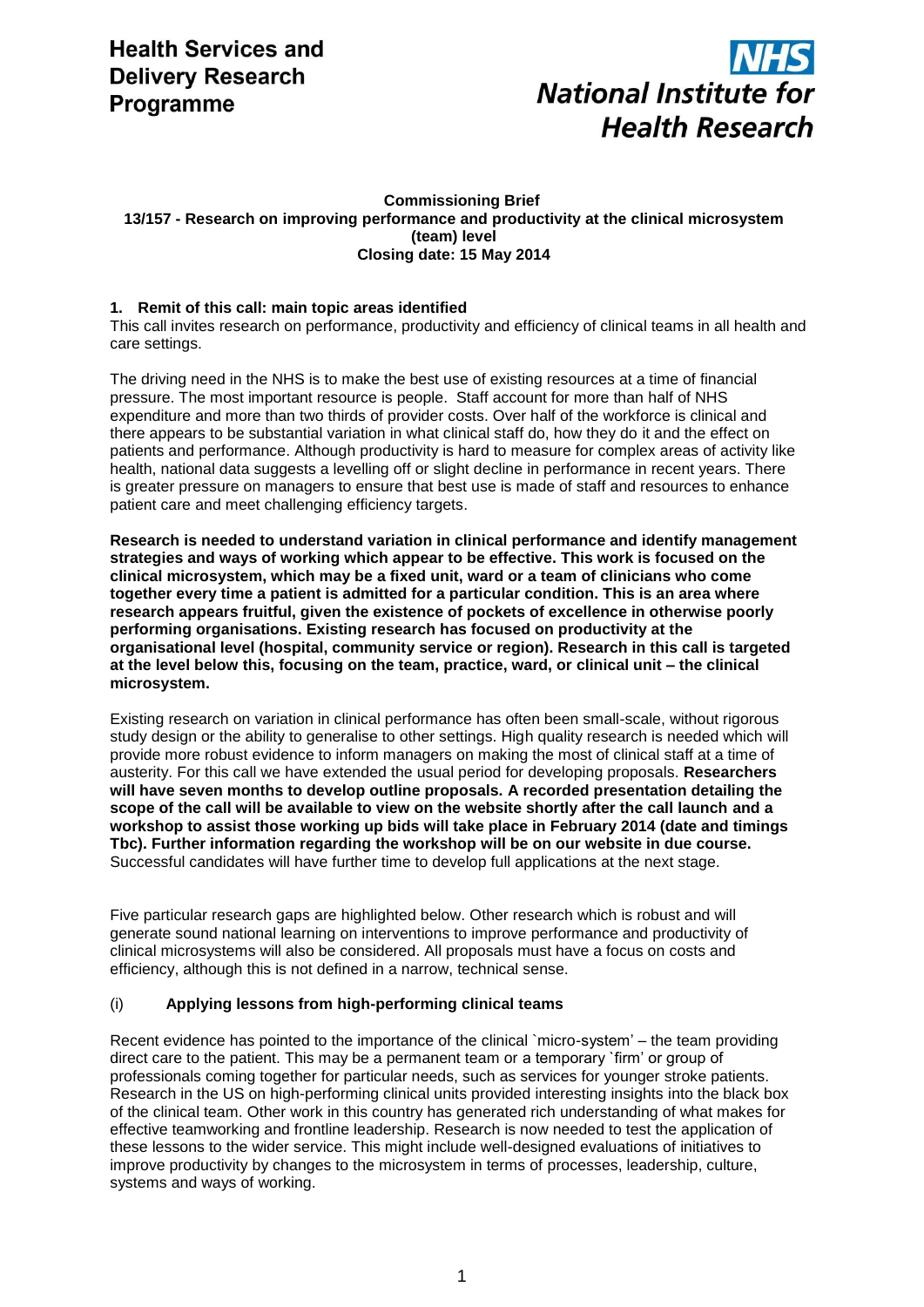# (ii) **Assessing changes to skillmix and substitution in clinical teams**

There have been profound shifts in the roles and responsibilities of health and care staff. These include restrictions to junior doctor hours, growing number of nurse practitioners and other new roles, such as physician assistants and higher level support staff, which have shifted boundaries between professionals. An authoritative review of doctor-nurse substitution identified the paucity of high quality evidence on the impact of shifting roles, particularly on costs. Emerging evidence suggests that substitution may provide equivalence in terms of quality of care but does not necessarily generate savings. This needs further exploration, with well-designed studies to examine the impact of role shifting on patient outcomes, cost, workload and behaviour.

# (iii) **Evaluating productive ward series**

Many healthcare organisations have been using Productive Ward resources; an improvement approach adopted by the NHS Institute to make better use of nurse time and the hospital ward environment (for instance, changes to medicine rounds and stocktaking). This approach has been extended to other areas, such as operating theatres, community hospitals, mental health wards and general practices. It has been widely used since 2005, with around a third of all hospital wards estimated to have adopted this approach. A descriptive assessment of how this was implemented was published in 2010, but there has been no systematic evaluation of impact to date. There is a particular need for national evaluation of the Productive series, since they have been widely adopted in the NHS. However, other research evaluating similar improvement initiatives aimed at releasing costs or time by clinical staff would be welcome. For instance, a recent study using lean management techniques identified two thirds of `waste' processes in health visiting services in one community area. Such studies are often small-scale and poorly designed. New research is needed with potential for national learning. Robust quasi-experimental study designs may be most appropriate, with attention to identifying appropriate controls and sensitivity to context.

# (iv) **Measuring team performance (especially outside hospital)**

Much work has been done by researchers, regulators and policy-makers to describe and compare variation in activity and performance at whole-organisation level. Much of this work has focused on hospitals, as a bounded unit of analysis. But less attention has been paid to measuring performance and productivity outside the hospital. While the last ten years have seen important developments in charting processes of care – for instance through general practice Quality Outcomes Framework measures – or through specialty-specific national clinical audits, these have not always been linked with other intelligence on inputs (costs, staff and facilities), activity and quality of care. Areas like community nursing are poorly served by routine data and little is known about real variation in clinical activity and outcomes. Methodological work to develop and test meaningful measures of clinical performance (derived by and with clinicians) and to understand variation are needed outside hospitals. These are also needed in acute care at a ward or clinical team level. These need to combine rigour with an understanding of the multi-faceted nature of care, recognising the importance of relational as well as task-based activity.

# (v) **Evaluating incentives and mechanisms for better management of clinical staff**

Work has been done at a national level evaluating the impact of national incentives and contracts on productivity. However, more research is needed on how managers locally can make better use of current contractual frameworks, such as job planning and appraisal for hospital consultants. This includes a range of financial and other incentives, such as training and education, study leave, status and responsibility. In terms of financial incentives, further work is needed on the effectiveness of particular local or specialty-based incentive schemes at a clinical team or unit level. This should build on existing knowledge, derived from the current important evaluation of incentivised clinical pathways in Advancing Quality in the north western region of England and other pay for performance schemes. Research might also help in developing and testing new methods of workforce planning and deployment of clinical staff in teams. Greater use could be made of evidence and methods from academic human resource and management expertise outside health.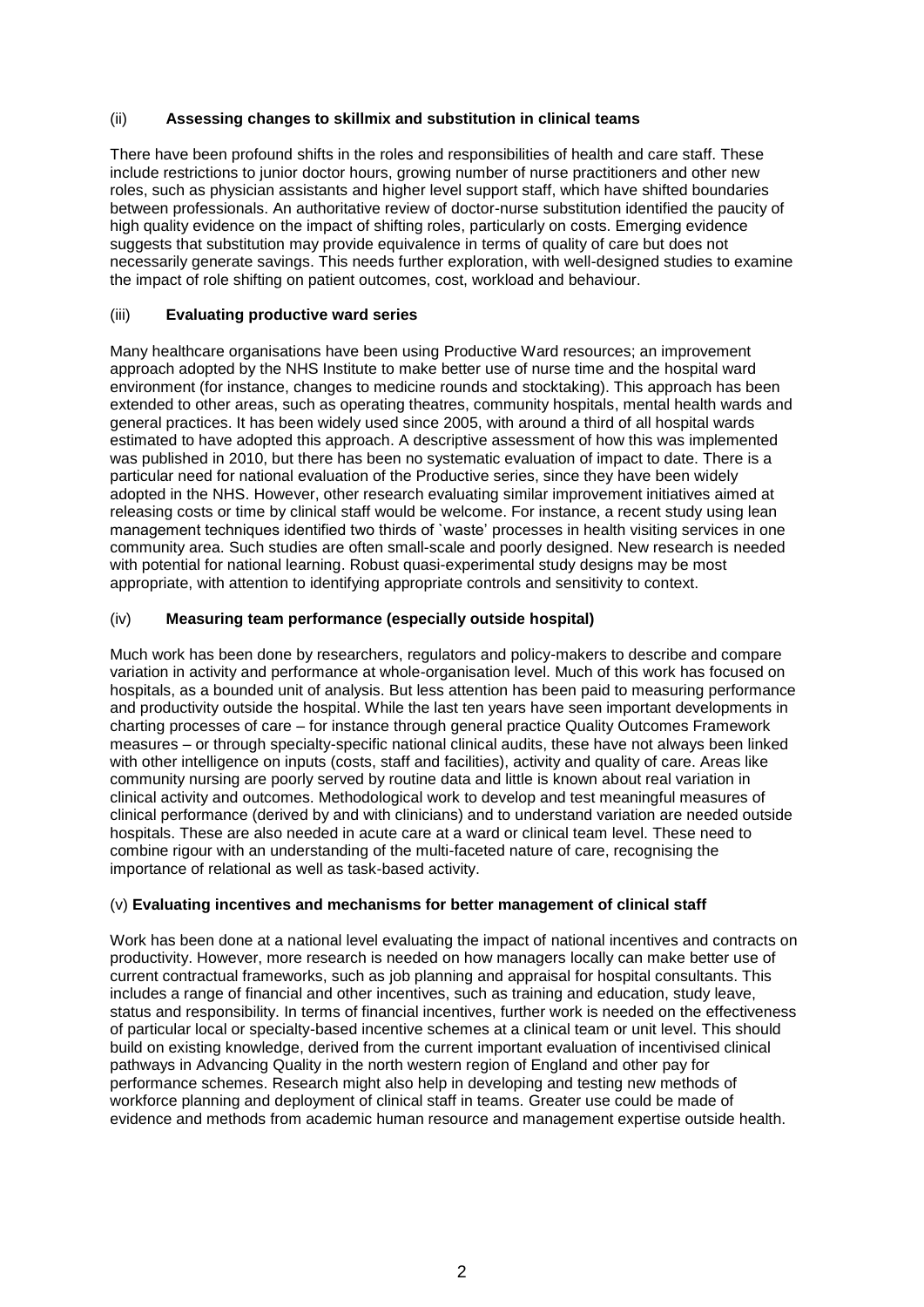# **2. Purpose of call**

The NHS is facing unprecedented challenges in terms of rising demands, complexity of needs and restricted resources. Every organisation has to do more with less. The key resource for the NHS is its staff, which accounts for the majority of spend. We know that there is great variation in what staff do and how they do it. At the same time, there is limited evidence on what works best and how to learn from high-performing units and teams. The topic of research to understand variation in performance at a team level was identified as a top priority for the HS&DR programme by clinical leaders, service managers, patients, researchers and practitioners at a stakeholder event at the end of 2012.

An earlier call on all aspects of clinical productivity was issued in 2011. This resulted in the funding of projects focused in areas such as community pharmacy and dentistry, with the main unit of analysis being the organisation. Important evidence gaps remain and this call aims to generate new knowledge on performance at a team level to complement existing work. Further information on the background to this call, including what is already known from existing research, is given in supporting information.

# **3. Notes to Applicants**

The NIHR Health Services and Delivery Research (HS&DR) programme aims to produce rigorous and relevant evidence on the quality, access and organisation of health services, including costs and outcomes in order to improve health and health services. It is focused on research to support decisions by frontline managers and clinical leaders on the appropriateness, quality and costeffectiveness of care.

The NIHR Health Services and Delivery Research programme is funded by the NIHR, with contributions from NISCHR in Wales, the HSC R&D Division, Public Health Agency in Northern Ireland, and case by case contributions from the CSO in Scotland.

The programme operates two funding streams (this call is under the commissioned workstream); Researcher-led and Commissioned. Researchers in England, Wales and Northern Ireland are eligible to apply for funding from either workstream under this programme. Researchers in Scotland may apply to the researcher-led workstream but are not eligible to respond to the commissioned workstream and should contact the CSO to discuss funding opportunities for healthcare deliverytype research.

# **4. Application process and timetable**

#### *Please ensure you have read the supporting documents and application guidance notes provided to support this call.*

Should you have any questions or require any further clarification please refer to the NETSCC FAQs at [HS&DR programme -](http://www.nets.nihr.ac.uk/faqs) FAQs, if the answer to your question cannot be found please email your query to [hsdrinfo@soton.ac.uk](mailto:hsdrinfo@soton.ac.uk) with the title for the call for proposals as the email header. Applicants should be aware that while every effort will be made to respond to enquiries in a timely fashion, **these should be received at least two weeks before the call closing date.**

The process of commissioning will be in **two stages** and applicants should submit **outline proposals** via the HS&DR website by **1pm** on **15 May 2014**. All proposals will initially be checked for emit and competitiveness<sup>1</sup>. No late proposals will be considered. No paper-based only submissions will be considered.

Applicants will be notified of the outcome of their outline application in July 2014.

Shortlisted applicants will be invited to submit a full proposal via the HS&DR website (a link will be sent to shortlisted applicants). Applicants will be notified of the outcome of their full proposal application in December 2014. Please note that these dates may be subject to change.

# **5. Transparency agenda**

 $\overline{a}$ 

<sup>&</sup>lt;sup>1</sup> '*Non-Competitive*' means that a proposal is not of a *sufficiently high* standard to be taken forward for further assessment in comparison with other proposals received and funded by the HS&DR programme because it has little or no realistic prospect of funding. This may be because of scientific quality, cost, scale/duration, or the makeup of the project team.